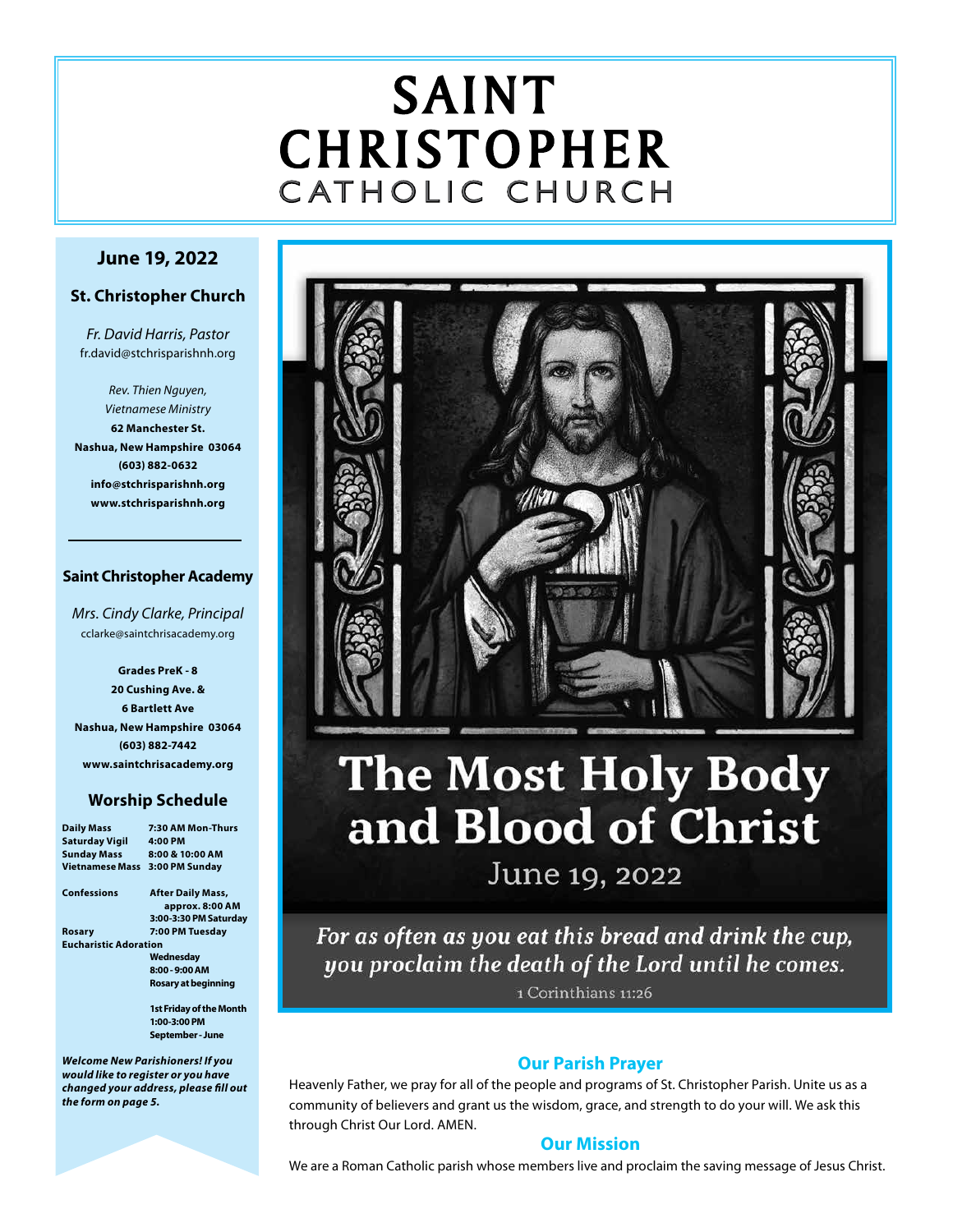#### Mass Intentions

#### **Saturday, June 18**

4:00 PM Robert Ogden by Jane Cadwell

> William O'Brien & Michael O'Brien by the Family

#### **Sunday, June 19**

8:00 AM People of the parish

| 10:00 AM | David B. Colguhoun |
|----------|--------------------|
|          | by Laura Colguhoun |

3:00 PM Vietnamese Mass

#### **Monday, June 20**

7:30 AM Walter & Annette Gagnon by Hugh & Anne Moran

#### **Tuesday, June 21**

7:30 AM All Souls Day Intentions by Parishioners

**Wednesday, June 22**

7:30 AM Teresa Cieszkowska by Nancy Pelletier

**Thursday, June 23** 7:30 AM Walter Gagnon

by Hugh & Anne Moran

**Friday, June 24** NO Mass on Friday

**Saturday, June 25**

4:00 PM Leona Marie Vacca by Michael Vacca

> William Carroll by his daughter, Jane Cadwell

#### **Sunday, June 26**

8:00 AM People of the parish

10:00 AM Robert Ogden by Michael and Andrea Richards

3:00 PM Vietnamese Mass

#### **The Sanctuary Lamp Burns This Week:**

The Sanctuary Lamp burns this week In Memory of Leona Marie Vacca by Michael Vacca.

#### **Altar Bread and Wine:**

The Altar Bread, which will become the Body of Our Lord Jesus Christ at all Masses during June will be offered in Thankgiving for Fr. David Harris by grateful parishioners.

*Arrangements can be made to donate the monthly Altar bread and wine in honor of a loved one by contacting the rectory at 882-0632 during business hours. Mass intentions can also be scheduled by calling the rectory.* 

#### **Catholic Charities NH: Online Bereavement Support Group**

Catholic Charities NH will be hosting another online support group for those who are struggling with the recent loss of a spouse, family member or loved one. "Bereavement – Experiencing Loss, Being Lost and Finding Your Way Again" is a weekly program (six sessions) held online (Zoom), beginning Wednesday, July 13. Participants will learn about the dynamics of grief, explore different coping strategies and have an opportunity to connect with others in similar situations. To register, visit www.cc-nh.org/bereavement or call Elaine Frenette at 603-752-1325. There is no cost to attend.

St. Christopher's would like to welcome the following parishioners to our parish and their new spiritual home:

• John and Laura Zatta and son, Daniel

• Steven and Tracy Lombardo and their son, Mason

• Christian and Megan Carpino and their sons, Charlie and Benjamin



#### **Summer Projects Update**

Among the many summer projects happening at the parish, we will be replacing the flat rubber roofs over the south-side church vestibule (St. Christopher statue) and the parish office. Both of these roofs are over 40 years old and have been recently leaking. We will also repair the broken slate tiles on the church roof. The total cost of this project is approximately \$30,000. Thank you for your generosity and support of



the parish which makes it possible for us to keep up with these needed improvements.

#### **Peter's Pence Collection**

The annual Peter's Pence Collection will be taken up on June 25-26 and provides essential support for the Holy See's activities and help Pope Francis assist the victims of wars, oppression, and natural disaster around the world. Please prayerfully consider supporting this year's collection as an act of mercy and charity.

#### **Corpus Christi Summer Fan Collection**

The Corpus Christi Food Pantry and Assistance serves many clients in need of fans during the summer season. Most of our clients live downtown in crowded multifamily buildings with no air-conditioning and often not even a fan. If you can donate a new or gently used fan, please bring it to Corpus Christi, 3 Crown St., Mon/ Wed 9-12 or Tue/Thurs 1-4. Please contact Susan Dignan at 603-598-1641 if you are interested in donating funding that will help us provide fans this summer. We will shop and share the fans to those who need them most! We appreciate your support and any help you can provide. God Bless!

#### **Corpus Christi Corner**

During the month of May, 472.1 pounds of food was collected at St Chris, with a value of \$812.01. Thank you! Suggested food items for the June are: Pancake mix, syrup, evaporated milk, ketchup, Manwich, Sloppy Joe mix, Graham crackers, canned carrots, Pasta salad mix, bars of hand soap. There are baskets located at each of the church entrances for your donations.

#### **Help Your Marriage**

Retrouvaille is a program for married couples that feel bored, disillusioned, frustrated, or angry in their marriage. This program has helped 1000's of couples experiencing difficulties in their marriage. For confidential information about or to register for the upcoming New England program beginning with a weekend on August 12-14, 2022 visit the website at www. HelpOurMarriage.org or call 800-470-2230 or email us at 3023r@helpourmarriage.org.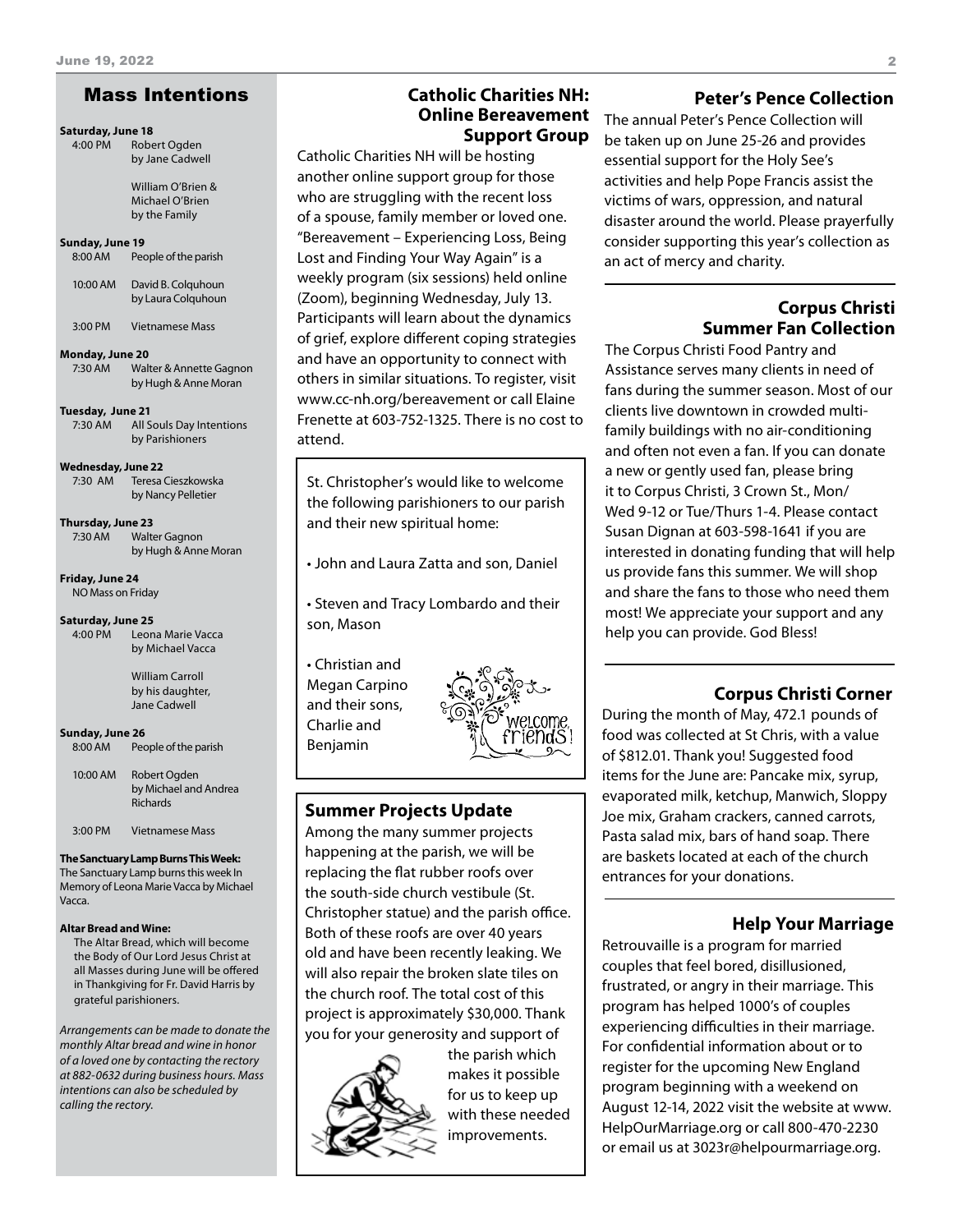#### **Annual Diaper Drive**

With June upon us it is time for the annual St. Vincent de Paul diaper drive. It is sad to think of poor little toddlers who remain in wet or soiled diapers because their parents cannot afford to buy the amount of diapers so desperately needed.

For a number of years, we have relied on your kindness to help these families provide relief for their young children. This year rather than asking you to stand in line to purchase diapers or wipes, members of your SVdP team are happy to do the shopping for you since we have specific requests for sizes. The diapers will be donated to the Corpus Christi Food Pantry and the Nashua Soup Kitchen.

If you choose to make a donation, you can place cash or checks in the SVdP kiosks at the front and side doors of the church. We ask that you make any checks payable to St. Christopher Parish and just put Diaper Drive in the memo line.

God bless you for your continuing generosity to this worthwhile ministry.

### **Corpus Christi Eucharistic Procession**

## **June 19**

**11:00 AM** *(following 10:00 AM Mass)*

Join us for the Corpus Christi Eucharistic Procession on June 19 following the 10:00 AM mass! Corpus Christi celebrates the Eucharist as the body of Christ. During the triumphant procession, the sacred host is carried out of the Church for the Christian faithful to make public profession of faith and worship of the Most Blessed Sacrament.

### **Followed by Coffee & Donuts**

*Sponsored by the Knights of Columbus*

this year. If you have not made your gift yet, please bring your gift envelope to Mass

next weekend or you can make your gift online at www.catholicnh.org/nhca. Extra gift envelopes are available in the pews. We need the support of all our parish families in order to reach our parish goal. Thank you for your support of these important needs and ministries of the Church.

**New Hampshire Catholic Appeal**

We are grateful to all of our parishioners who have made a gift to the New

Hampshire Catholic Appeal. As of today, we have raised \$29,535 towards our parish goal of \$37,937. 100% of the funds raised above this Appeal goal are returned to our parish



#### **Diocesan-Parish Enthronement & Consecration of the Sacred Heart of Jesus & the Immaculate Heart of Mary**

### **June 25**

**5:00 PM** *(following 4:00 PM Mass)*

On June 25, 2022, the Diocese of Manchester and all diocesan parishes will be welcoming Jesus into our diocese, parishes, and homes through the Enthronement & Consecration of the Sacred Heart of Jesus & the Immaculate Heart of Mary. Through the enthronement and consecration, we formally recognize and acknowledge Jesus as our King and Mary as our Queen Mother in a Covenant of Love. Our Lord will honor this covenant by bestowing significant graces and blessings. When Jesus appeared to St. Margaret Mary about the Enthronement of the Sacred Heart, He made a solemn promise: "I will bless every dwelling in which an image of My Heart is both exposed and honored."

#### **We're Here for YOU at St. Christopher Parish!**

#### *Rectory Hours:*

| Monday - Thursday 9:00-3:00 |              |
|-----------------------------|--------------|
| Friday                      | $9:00-12:00$ |

| <b>Rectory Phone:</b> | 882-0632 |
|-----------------------|----------|
| Rectory Email:        |          |

*info@stchrisparishnh.org*

#### *Fr. David Harris fr.david@stchrisparishnh.org*

*Administrative Asst.* - *Kitty Provost kprovost@stchrisparishnh.org*

*Bookkeeper* - *Jean Dickson bookkeeper@stchrisparishnh.org*

*Director of Music & Organist* - *Carol Ann Skabo music@stchrisparishnh.org*

#### *Religious Educ.* - *Christine Mercurio cmercurio@stchrisparishnh.org Confirmation* - *Alex Sullivan asullivan@stchrisparishnh.org RCIA* - *Joe Mercurio rcia@stchrisparishnh.org*

*Finance Committee -- Tom Nardone tnardone.work@gmail.com*

*Bulletin - Marta Nissen bulletin@stchrisparishnh.org*

Bulletin submissions are due one week before publication.

#### **Support the parish through Faith Direct!**

Use the QR code below to quickly and easily access Faith Direct! You can enroll in Faith Direct, make a one-time gift or log in to your current Faith

Direct account!

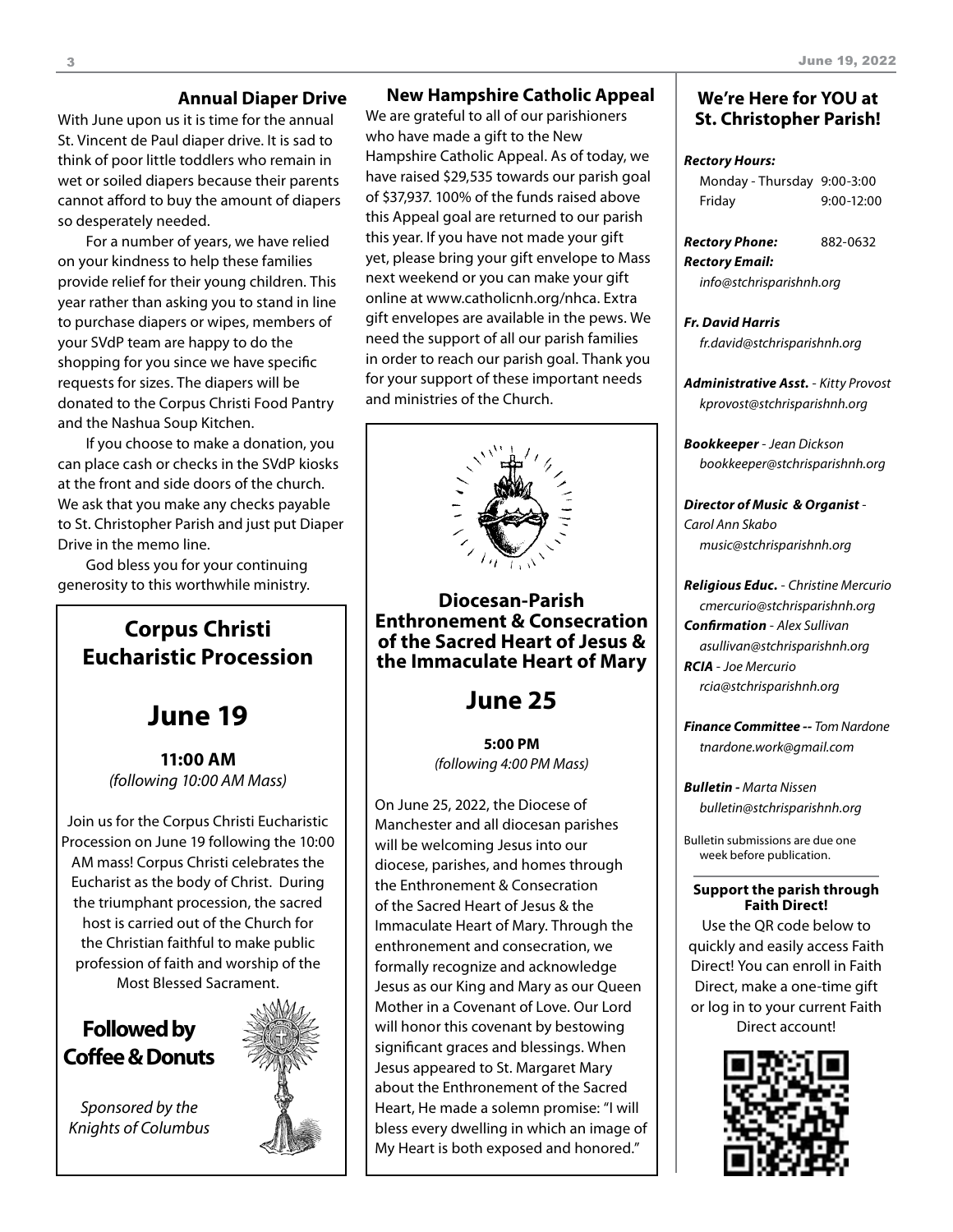

```
Thank you 
  for supporting 
your Spiritual Home!
```


Saint Christopher Academy is a pre-kindergarten through grade 8 Catholic school located on two nearby locations. At SCA, student are immersed in an authentically Catholic, academically excellent education within the embrace of a safe, joy-filled community.

*Visit us online at SaintChrisAcademy.org*

> *Now accepting applications for 2022-2023!*



#### **Craving More Peace and Less Stress this season?**

Join us on Monday, June 27th at 7:00 PM in the Church Hall for a Night of Reflection on Claire McGarry's book *Grace in Tension: Discover Peace with Martha and Mary*. Outlining the G-I-F-T acronym, Claire will walk us through the steps for how we transform our tension into grace at the feet of Jesus, the place where all wonderful transformations take place.

This is a free event with no need to RSVP. Claire will be available to sign and sell copies of her book immediately after the presentation.

If you can't make it but would still like to purchase a book, email Claire at graceintensionbookorder@gmail.com for a signed copy, or find it on Amazon.

**Vacation Bible School Volunteers needed!**

#### *Vacation Bible School! Join the FUN! Share your faith at VBS!*

*Register now...space may be limited!*

*Theme*: Monumental 2022! *When*: July 25-July 29, 2022. *Time*: 8:30 -11:30 AM *For*: kids entering grades K to Grade 5

Come join us for a rockin' good time amid the colorful canyons of the Southwest!… where we explore God's awesome strength along the sunbaked trails! Bible stories each day, Saint of the Day, singing, dancing, music, crafts, snacks and outdoor games galore as we hear and learn how to form a rock solid faith in God for the journeys ahead! We will **need lots of volunteers** to make this event happen! Please email cmercurio@stchrisparishnh.org if you are age 18+ and want to help us make an amazing trek! All adult volunteers must undergo a background check and complete child safety training classes as mandated by the Diocese of Manchester. Youth volunteer slots will be filled as soon as we have our 18+ crew assembled! It's going to be a MONUMENTAL time!

St. Christopher's **PARISH BARBECUE** 

planning committee meeting

Are you looking for a fun way to get involved in parish life? Look no further. St. Christopher's is planning a Parish BBQ this coming fall and we are looking for some folks to help with the planning.

If you are interested in being on the planning committee we will be meeting on Monday, July 11th at 7pm, in the Pennell Center, at St. Christopher's and would love for you to join us!!

Email Danielle Schuh at lizotte. danielle@gmail.com if you plan on coming or if you can't make it to let her know that you are interested in helping out.

See you there!!

#### **For Vocations**

"You give them something to eat." Do these words of Christ challenge you to give your all for Him as a priest, deacon or in the consecrated life? Contact the Vocation Office at mmason@rcbm.org.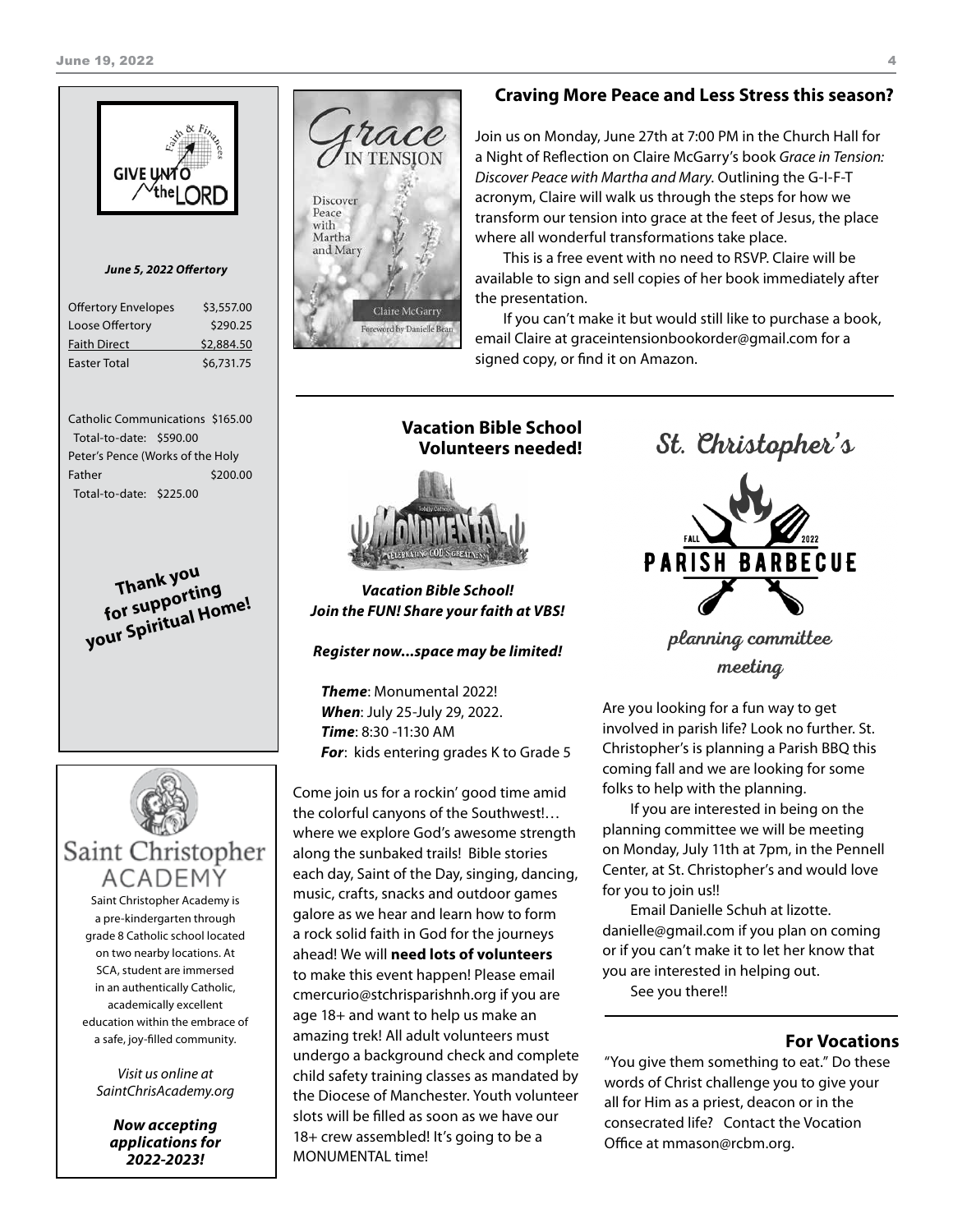### **Christ In Us Family Faith Program**

#### *Grades K-Grade 8*

Our Family Faith program will begin September 18th at 8:30 AM. We hope to see you there!

*NEW this Fall!- Our program is expanding to include Grades 7 and 8! Our parish students* in public school grades K to grade 8 AND their families will gather once a month in the Church hall for a light breakfast and family based activity! Students will then participate in a grade level lesson in a classroom setting while their parents participate in a program just for them. We can all use a recharge in our faith journey! Students will continue with self paced lessons at home each week and submit completed work online.

Registration forms can be found on our parish website at stchrisparishnh.org Questions? Email Christine Mercurio at cmercurio@stchrisparishnh.org.

#### **Registration is OPEN for our 2022-2023 Sacrament preparation classes!**

#### **Sacrament classes for RECONCILIATION, FIRST COMMUNION and CONFIRMATION! Fall 2022!**

If you have a student interested in preparing for Reconciliation, Confirmation, or First Communion, classes begin in September or January. Register now to hold your slot! Registration forms can be found on the website- stchrisparishnh.org, under the Registration forms tab .*Families with an older student seeking Confirmation should contact the parishcmercurio@stchrisparishnh.org*

*GRADE 2 Students! RECONCILIATION begins Fall 2022*-- Baptized students in Grade 2 and up from our parish who are seeking *Reconciliation* should register for this class. Students and a parent attend 8 Sunday evening classes and prepare to receive this wonderful sacrament. *Students must also be registered for either our Family Faith program or enrolled at a Catholic school for their ongoing faith formation.* Visit stchrisparishnh.org for registration information. Questions? Email: cmercurio@stchrisparishnh.org

*GRADE 3 Students- CONFIRMATION begins Fall 2022 --* Students in grade 3 who received their Reconciliation last Fall may register for this *CONFIRMATION* class. This class meets on 8 Sunday mornings. Families attend the 10:00 AM Mass and then proceed downstairs for class from 11:00-12:00 noon. Class time is subject to change. Students and a parent participate together as they learn and prepare to receive both Confirmation and Eucharist in Spring 2022. Students registering for this class also register for First Eucharist, which runs from January to May 2022. *Students must also be registered for either our Family Faith program or be enrolled at a Catholic school for their ongoing faith formation.* Sacrament prep forms can be found at our parish website (stchrisparishnh.org) to print and return. Questions? Contact cmercurio@stchrisparishnh.org

*GRADE 3 Students- First Communion begins Spring 2023* --Students in grade 3 who have received Reconciliation and have attended Confirmation prep classes last Fall may register for this *First Eucharist* class. This class meets on 8 Sunday evenings from 4:30-5:30 PM. Student and a parent participate together as they learn and prepare to receive both Confirmation and Eucharist in Spring 2022. *Students must also be registered for either our Family Faith program or enrolled at a Catholic school for their ongoing faith formation.* Sacrament prep forms can be found at our parish website (stchrisparishnh.org) to print and return. Questions? Email cmercurio@stchrisparishnh.org



*Lord, hold our troops in your loving hands. Protect them as they protect us. Bless them and their families, For the selfless acts they perform, For us in our time of need. And give us peace. We ask this in the name of Jesus, Our Lord and Savior. Amen.*

Please pray for the following service people from our parish:

Children of William & Yvette Berthelotte: LTC Brian Berthelotte (Army); LtCol Mark Berthelotte (USAF); LCDR Brad Berthelotte (Navy)

Grandson of William & Yvette Berthelotte: Sgt. Matthew Berthelotte (USMC)

Son of John & Alana Kocsis: SSG. John Kocsis III (Army)

Son of Joseph & Sue Strob: Maj. Rob Strob

Son of David & Patricia Taylor: SFC James Taylor (Army)

Grandson of Lorraine St. Pierre PFC Alexander St. Pierre (Army)

Sons of Laurie Kopka and Grandsons of Madeleine Kopka: AT2 Michael Allard (Navy) AME2 Joseph Allard (Navy)

Daugher of John Soltis: Lt.Col. Kristen Soltis (USAF)

Granddaughter of Dan & Sue Tracy: Cpt. Brittany DesLauriers (Army)

Grandson of Betty Batey: Major Nick Batey USAF

Nephew of Karen Narkis: AMT3 David P. Narkis (Coast Guard)

*To add to our military prayer list, email bulletin@stchrisparishnh.org or call the Rectory at 882-0632.*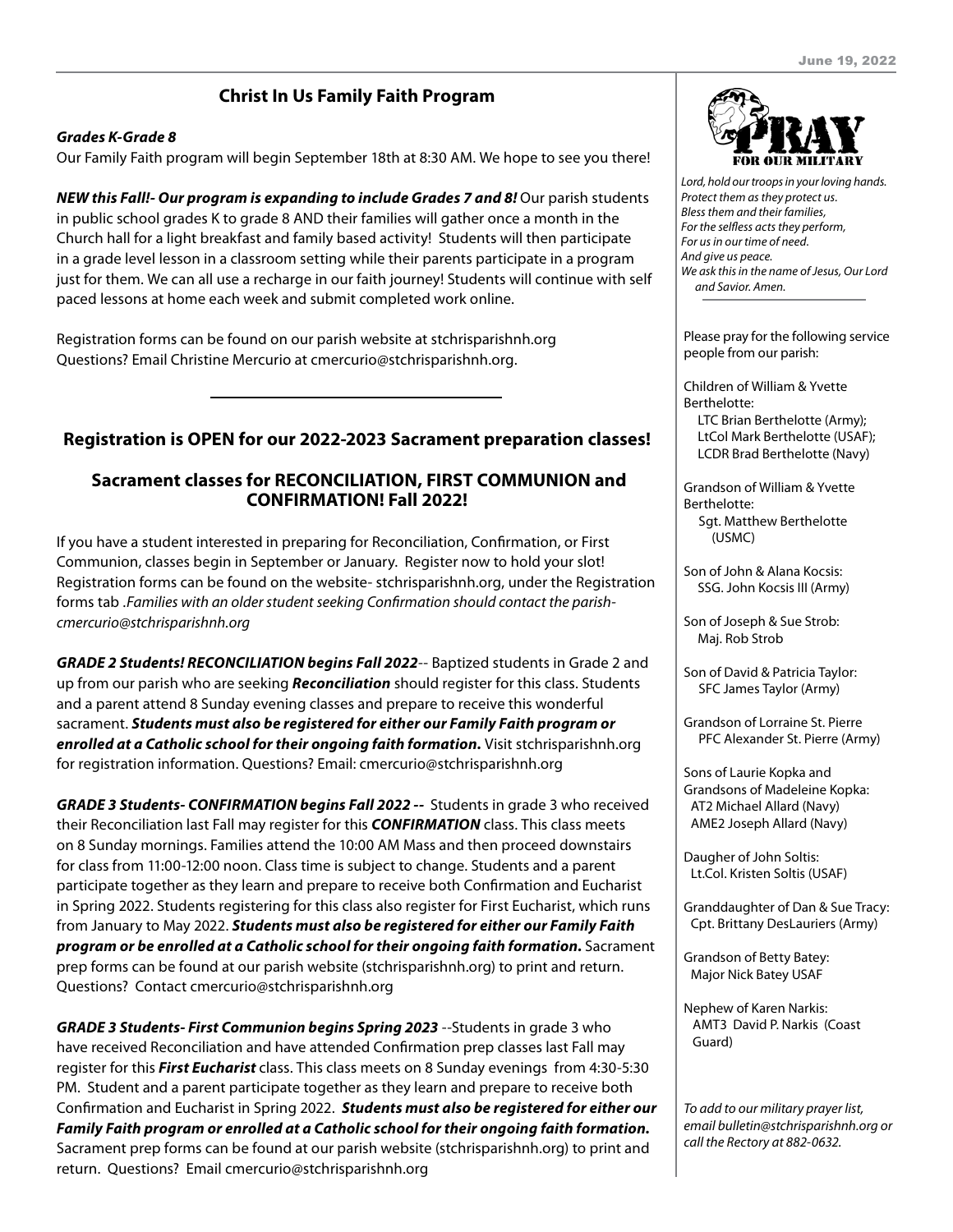#### *St. Christopher Parish Community Outreach*

#### **Parish Prayer Line** *Overwhelmed by life, by care? May we help with our prayer?*

St. Christopher's Prayer Line -- 24/7 from us to Heaven!

*Go online to* www.stchrisparishnh.org

> *Send email to* prayerhotline@ stchrisparishnh.org

#### **Prayer Shawls**

Our prayer shawl ministry, Creating for our Community, gathers once a month to knit, crochet, and pray as they create beautiful prayer shawls. If you know of someone who could benefit from the gift of a Prayer Shawl, whether they are having difficult time, or simply need the comfort of Prayer wrapped around their shoulders, please contact the rectory at 882-0632.

#### **Outreach Ministry**

If you are homebound and cannot attend Mass and would like to receive communion, please call the Rectory 882-0632.

I

#### **Home Visitation Ministry**

The Home Visitation ministry offers in-home visits for Christian fellowship, conversation, and prayer for parishioners who are unable to attend parish Masses and gatherings due to age or infirmity. We offer a comfortable way to experience Jesus' caring presence.

Please note that this ministry does not provide services such as errands, rides, and housework.

Contact Janet Murphy at 603- 204-8382 to arrange a visit.

### **Family Connection to this Week's Gospel**

*Gospel Reading: Luke 9:11b-17 They all ate and were satisfied.*

In our age of fast food and eating on the go, families often find that they are not eating meals together at a dinner table. As a family, look back over the past week and recall how many meals were eaten together and how many meals were eaten alone or on the run.

In the Bible, meals are seen as much more than a means to satisfy a physical need. The Hebrew people viewed eating a meal as a way of expressing and strengthening their relationship to one another under God's covenant. It is no coincidence that meals are often the setting of Jesus' teaching and miracles in the Gospels. In this Sunday's Gospel, we hear the story of Jesus feeding the crowd of 5,000 people.

Read this Sunday's Gospel, Luke 9:11b-17. Talk about the kinds of hungers that people have in addition to physical hunger. Describe the hungers that a family nourishes (love, compassion, forgiveness, laughter, and so on). Together give thanks for the food that Jesus gives us that we celebrate on this Sunday's feast of the Body and Blood of Jesus. Make a commitment to share in this Eucharistic meal together as a family.

### **Saint Joseph Cafasso**

(January 15, 1811 – June 23, 1860)

Even as a young man, Joseph loved to attend Mass and was known for his humility and fervor in prayer. After his ordination, he was assigned to a seminary in Turin. There he worked especially against the spirit of Jansenism—an excessive preoccupation with sin and damnation. He used the works of Saint Francis de Sales and Saint Alphonsus Liguori to moderate the rigorism popular at the seminary.

Joseph recommended membership in the Secular Franciscan Order to priests. He urged devotion to the Blessed Sacrament and encouraged daily Communion. In addition to his teaching duties, Joseph was an excellent preacher, confessor, and retreat master. Noted for his work with condemned prisoners, he helped many of them die at peace with God.

Joseph urged one of his former pupils—Saint John Bosco—to establish the Salesians congregation to work with the youth of Turin. Joseph Cafasso died in 1860, and was canonized in 1947. His liturgical feast is celebrated on June 23.

|                                       | Welcome! Please use this form to register!<br>St. Christopher Parish welcomes all visitors to our Spiritual Home! If you are interested in joining the<br>parish, please complete the form below and either drop it in the Offertory Basket or mail it to the<br>Rectory. One of our Parish staff members will be in touch. Registration forms are also available online<br>at www.StChrisParishNH.org. |
|---------------------------------------|---------------------------------------------------------------------------------------------------------------------------------------------------------------------------------------------------------------------------------------------------------------------------------------------------------------------------------------------------------------------------------------------------------|
| Name ________________________________ | Email ________________________                                                                                                                                                                                                                                                                                                                                                                          |
|                                       |                                                                                                                                                                                                                                                                                                                                                                                                         |
|                                       |                                                                                                                                                                                                                                                                                                                                                                                                         |
| Phone _____________________           |                                                                                                                                                                                                                                                                                                                                                                                                         |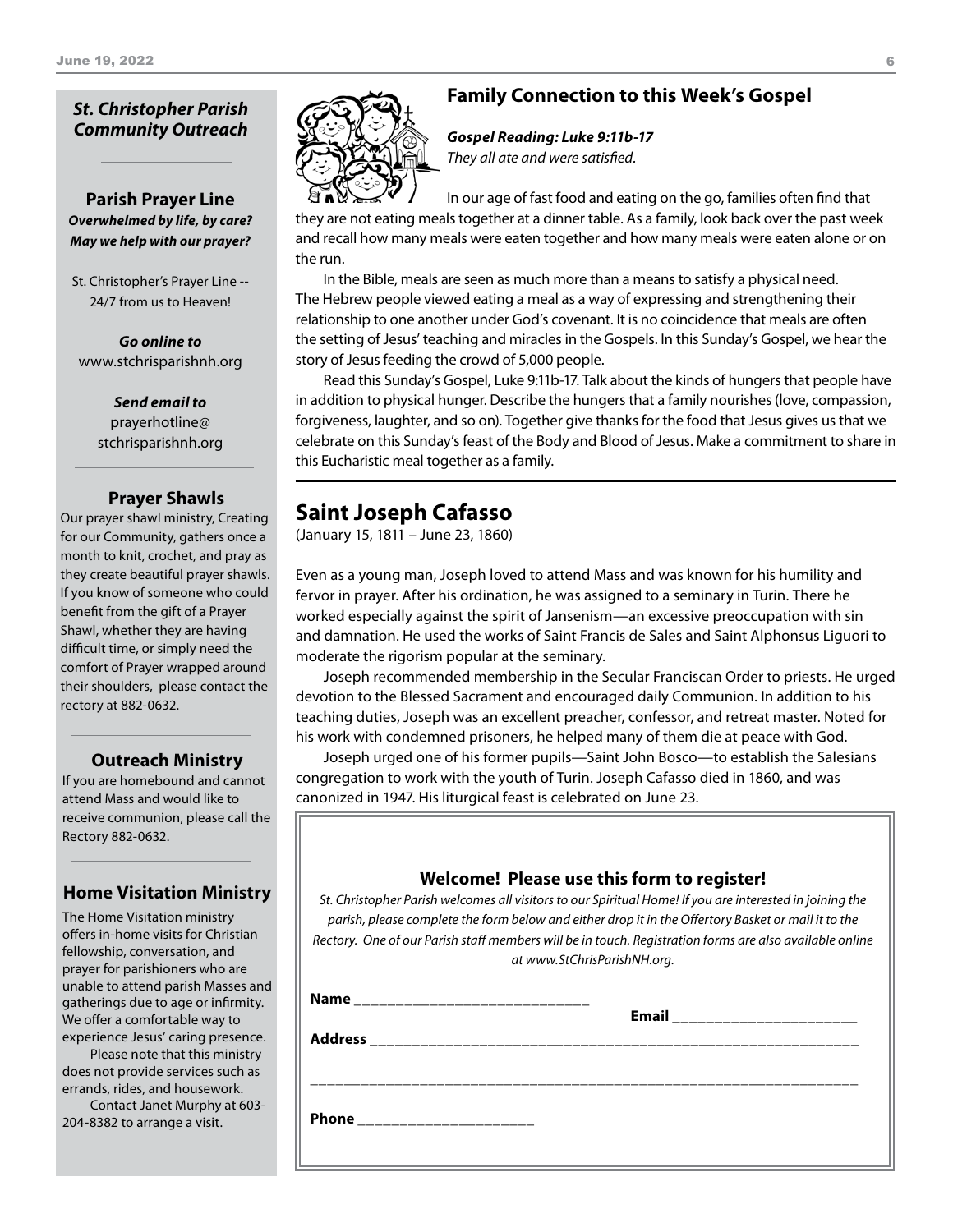For as often as you eat this bread and drink the cup, you proclaim the death of the Lord until he comes.

1 Corinthians 11:26



## **The Most Holy Body** and Blood of Christ June 19, 2022

#### THE ABUNDANCE OF GOD'S LOVE

The crowd that followed Jesus to the deserted place was fed, body and spirit. Jesus wanted them to know that in his presence they would find care and compassion. He would not let them go hungry. Like Abram who encountered God in the bread and wine offered by Melchizedek, they experienced firsthand the abundance of God's love. These sacred meals prefigured the meal most profound, the supper shared by Jesus and his disciples on the night before he died, the feast in which we share in the Eucharist. Today we celebrate the solemnity of the Most Holy Body and Blood of Christ. On this day, we appreciate anew the great love of Jesus Christ for us and for the world and experience first-hand the presence of Christ in the sacred meal.

#### TAKEN, BLESSED, BROKEN, SHARED

We do it so often, we could take it for granted. Yet, the mystery of the Eucharist, our participation in, reception of, and being sent to live as Christ's Body and Blood is a gift beyond measure. In the desert with the crowd and on the night of the Last Supper, Jesus took bread, gave thanks, said a prayer of blessing, broke the bread, and gave it to those who hungered for physical and spiritual nourishment. Scripture scholars and theologians often remind us that we are to repeat Jesus' actions of taking, blessing, breaking, and giving—with our lives, resources, and gifts—so that others may know the love of Christ. As Eucharistic people, we are meant to be changed, to become more like the One whom we receive.

#### **GIVE THEM SOME FOOD YOURSELVES**

Notice that Jesus sent his disciples to give the crowd the food they needed. Jesus could have done this alone. We could say he didn't need the disciples to participate in the feeding of the great crowd. But Jesus did not act alone then, and Christ relies on us now, to feed those who hunger and thirst physically, spiritually, and emotionally. When we grow weary and want nothing more than to satisfy our selfish and self-centered impulses, it is good for us to remember who we are and whose we are. It is crucial that we hear in

the depths of our hearts, "Give them some food yourselves," and be ready to do so. On this solemnity of the Most Holy Body and Blood of Christ, let us celebrate Christ's living presence with and for us and recognize our call to share that presence with others.

#### **TODAY'S READINGS**

Genesis 14:18-20 Psalm 110:1, 2, 3, 4 1 Corinthians 11:23-26 Luke 9:11b-17

#### **Prayer to Saint Michael**

*St. Michael, the Archangel, defend us in battle. Be our defense against the wickedness and snares of the devil. May God rebuke him, we humbly pray; and do thou, O Prince of the heavenly hosts, by the power of God, cast into hell, Satan and all the other evil spirits who prowl about the world seeking the ruin of souls. Amen.*

#### **Prayer for Vocations**

*O Holy Spirit, Spirit of wisdom and divine love, impart Your knowledge, understanding, and counsel to youth that they may know the vocation wherein they can best serve God. Give them courage and strength to follow God's holy will. Guide their uncertain steps, strengthen their resolutions, shield their chastity, fashion their minds, conquer their hearts, and lead them to the vineyards where they will labor in God's holy service. Amen.*

#### **Prayer for Priests**

*Gracious and loving God, we thank you for the gift of our priests. Through them, we experience your presence in the sacraments. Help our priests be strong in their vocation. Set their souls on fire for your people. Grant them the wisdom, understanding, and strength they need to follow in the footsteps of Jesus. Inspire them with the vision of your Kingdom. Give them the words they need to spread the Gospel. Allow them to experience joy in their ministry. Help them to become instruments of your Divine grace. We ask this through Jesus Christ, who lives and reigns as our Eternal Priest. Amen.*

In the Words of Pope Francis

"The Holy Spirit enables us to discern God's presence and activity not in great things, not in outward appearances or shows of force, but in littleness and vulnerability."

> *Pope Francis I @ Pontifex June 9, 2022*